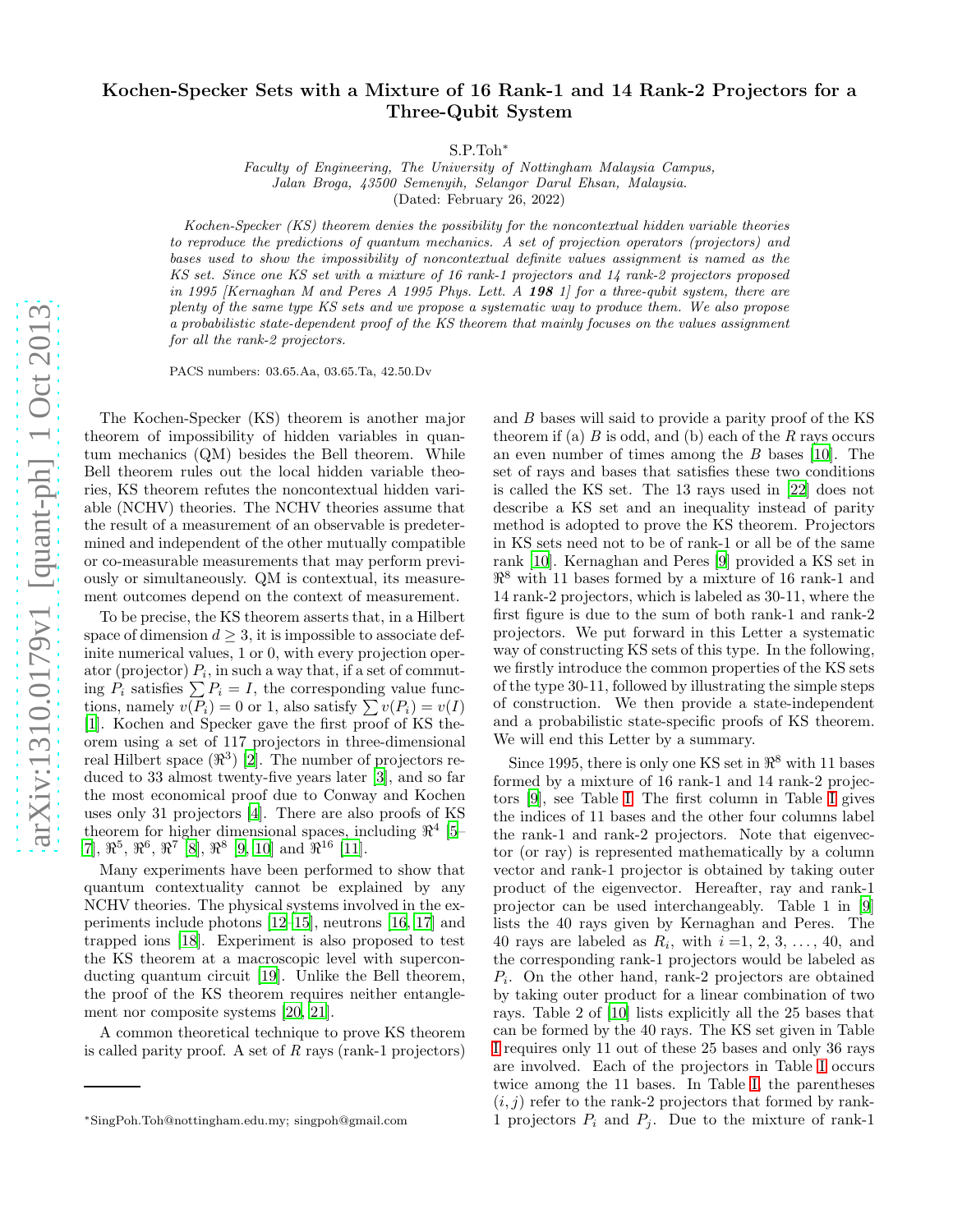and rank-2 projectors, there are 3 different basis sizes, i.e., 1 basis of size 4 that formed by 4 rank-2 projectors, 4 bases of size 5 that formed by 3 rank-2 projectors and 2 rank-1 projectors and 6 bases of size 6 that formed by 2 rank-2 projectors and 4 rank-1 projectors. All these information is reflected via the symbol  $16<sub>2</sub>14<sub>2</sub>-1<sub>4</sub>4<sub>5</sub>6<sub>6</sub>$  [\[10\]](#page-3-8), where the number of rank-2 projectors is typed in boldface, the first two subscripts indicate the multiplicities of projectors and the last three subscripts indicate the basis sizes.

All the rank-2 projectors in Table [I](#page-1-0) is formed by 2 rank-1 projectors, thus it can easily be seen that the KS set shown in Table [I](#page-1-0) is obtained from KS set of the type  $28<sub>2</sub>8<sub>4</sub>$ -11<sub>8</sub> (refer to Table [II](#page-1-1) which will be produced later), which contains only rank-1 projectors. As there are 320 KS sets of the type  $28<sub>2</sub>8<sub>4</sub>$ -11<sub>8</sub> [\[10](#page-3-8)], it is natural to ask if there is any systematic way to transform them into KS sets of the type  $16<sub>2</sub>14<sub>2</sub>-1<sub>4</sub>4<sub>5</sub>6<sub>6</sub>$ . The answer is affirmative, as would be illustrated in the following. The first five

TABLE I: Kochen-Specker (KS) set of the type 162142-14456<sup>6</sup> given by Kernaghan and Peres. Rank-2 projectors are indicated by parentheses.

<span id="page-1-0"></span>

| 5 (33, 35) (34, 40) (36, 37)    |         | (38, 39) |
|---------------------------------|---------|----------|
| 10 (34, 36)(33, 35)(8, 2)       |         | 3, 5     |
| 22 (33, 38) (34, 40) (18, 19)   |         | 21, 24   |
| 24 (33, 38) (36, 37) (25, 30)   |         | 28, 31   |
| 16(34, 36)(38, 39)              | (12, 9) | 14, 15   |
| 11   (8, 2)   (25, 27)          | 4, 6    | 26, 28   |
| 12 (18, 19) (8, 7)              | 3, 4    | 17, 20   |
| $13 \quad (12, 9) \quad (8, 7)$ | 5, 6    | 10, 11   |
| 18(25, 30)(12, 16)              | 10, 14  | 26, 29   |
| 19(12, 16)(18, 22)              | 11, 15  | 17, 21   |
| 23 (18, 22) (25, 27)            | 20, 24  | 29, 31   |

bases in Table 2 of  $[10]$  are called pure bases  $(PB)$  and the rest are called hybrid bases  $(HB)$ . All of the KS sets of the type  $28<sub>2</sub>8<sub>4</sub>$ -11<sub>8</sub> contain 1 *PB* and 10 *HB*s, and we indicate the former as  $PB_i$ , where the subscript refers to the index of that particular pure basis. We would label four of the rays from  $PB_i$  as  $\Gamma^i = {\alpha, \beta, \gamma, \delta}$ , if its subsets  $\Gamma_a^i = {\alpha, \beta, \gamma}, \Gamma_b^i = {\alpha, \beta, \delta}, \Gamma_c^i = {\alpha, \gamma, \delta}$  and  $\Gamma_d^i = \{\beta, \gamma, \delta\}$  appear in four different HBs of the KS set. The corresponding  $4$  HBs would then be labeled as  $HB_a$ ,  $HB_b$ ,  $HB_c$  and  $HB_d$ , respectively. The remaining 4 rays of  $PB_i$  form the set of  $\neg \Gamma^i$ . As indicated by  $28_28_4$ -11<sub>8</sub>, there are 8 rays that each occurs 4 times, while four of them are contributed by  $\Gamma^i$ , the remaining 4 rays can be easily found by inspection and we would label them as  $\Delta = {\epsilon, \zeta, \eta, \theta}.$  All the rays that each occurs 4 times in the KS set are italic typed in Table [I](#page-1-0) (Table [II](#page-1-1) as well).

Given a specific KS set of the type  $28_28_4$ -11<sub>8</sub> with its bases listed in no particular order, we may rearrange the bases in such a way that  $PB_i$  is taken as first

basis, while  $HB_a$ ,  $HB_b$ ,  $HB_c$  and  $HB_d$  are placed as second, third, fourth and fifth basis, respectively. By taking the aforementioned  $28<sub>2</sub>8<sub>4</sub>$ -11<sub>8</sub> KS set [\[9\]](#page-3-7) as example, we therefore have  $\Gamma^5 = \{R33, R34, R36, R38\},\$  $\Gamma_{10}^{5} = \{R33, R34, R36\}, \Gamma_{22}^{5} = \{R33, R34, R38\}, \Gamma_{24}^{5} =$  $\{R33, R36, R38\}$  and  $\Gamma_{16}^5 = \{R34, R36, R38\}$ , where the subscripts  $a, b, c$  and  $d$  in this case are the indices for bases 10, 22, 24, and 16, respectively. The remaining 6 bases can be listed arbitrarily. Table [II](#page-1-1) shows the result obtained due to this rearrangement of bases. Meanwhile, we have  $\neg \Gamma^5 = \{R35, R37, R39, R40\}$  and  $\Delta = \{R8, R12, R18, R25\}$ . We partition off Table [II](#page-1-1) into

<span id="page-1-1"></span>TABLE II: Example for the KS set of the type  $28.284-118$ . The first column indicates the indices of bases. The 11 bases are rearranged in such a way that  $PB_i$  is taken as first basis, followed by  $HB_a$ ,  $HB_b$ ,  $HB_c$  and  $HB_d$ . In this case,  $i = 5$ ,  $a = 10, b = 22, c = 24 \text{ and } d = 16.$ 

| $\bf 5$ | $\mathcal{3}\mathcal{3}$ | $34$ 35 36 37 38                     |                |             |                |                | 39    | 40            |
|---------|--------------------------|--------------------------------------|----------------|-------------|----------------|----------------|-------|---------------|
| 10      | 33                       | $34 \,   \, 36 \,   \, 35 \,   \, 8$ |                |             |                | $\overline{2}$ | 3     | 5             |
|         | 22 33                    | 34 38 40 18                          |                |             |                | 19             | 21    | 24            |
| 24      | $\mathcal{3}\mathcal{3}$ |                                      |                | 36 38 37 25 |                | $\,28$         | 30 31 |               |
| 16      | 34                       | 36                                   | 38             | 39 12       |                | 9              | 14    | 15            |
| 11      | 8                        | 25                                   | $\overline{2}$ | 28          | $\overline{4}$ | 6              | 26    | 27            |
| 12      | 8                        | 18                                   | 3              | 19          | $\overline{4}$ | $\overline{7}$ |       | 17 20         |
| 13      | 8                        | 12                                   | 5              | 9           | 6              | 7              | 10    | 11            |
| 18      | 12                       | 25                                   | 14             | 30          | 10             | 16             | 26    | 29            |
| 19      | 12                       | 18                                   | 15             | 21          | 11             | 16             | 17    | <sup>22</sup> |
| 23      | 18                       | 25 24 31 20                          |                |             |                | 22             | 27    | 29            |

8 divisions and label them as  $I, II, \ldots, VIII$ , respectively, as shown in Figure [1.](#page-2-0) Be cautious that in this partition, first column of Table [II](#page-1-1) that indicates the indices of bases is excluded and therefore does not shown in Figure [1.](#page-2-0) The rays of  $\Gamma_{10}^5$ ,  $\Gamma_{22}^5$ ,  $\Gamma_{24}^5$  and  $\Gamma_{16}^5$  are located at  $II$ , the rays of  $\neg \Gamma^5$  are located at  $III$  and the rays of  $\Delta$  are located at IV. Every ray in IV will repeat three times in VI and every ray in V repeats its second time in VII. For the remaining 12 rays, each occurs twice in VIII. We name the rank-2 projectors formed by 2 rank-1 projectors, both of which repeat 4 times, as type-A projectors. On the other hand, we name the rank-2 projectors, formed by 1 rank-1 projector that repeats 4 times and another rank-1 projector that repeats twice, as type-B projectors. There are 4 type-B projectors in I and 4 type-A projectors in II. There are 4 type-B II-III projectors, where II-III means that 1 rank-1 projector from II and another rank-1 projector from III are chosen in order to form the rank-2 projectors. There are 4 type-B IV-V projectors, 4 type-B VI-VII projectors and 8 type-B VI-VIII projectors. Such constructed 28 rank-2 projectors all are shown in Table [I](#page-1-0) and they in fact consist of 14 different rank-2 projectors. It can be easily seen from Table [I](#page-1-0) that there are 2 type-A projectors that each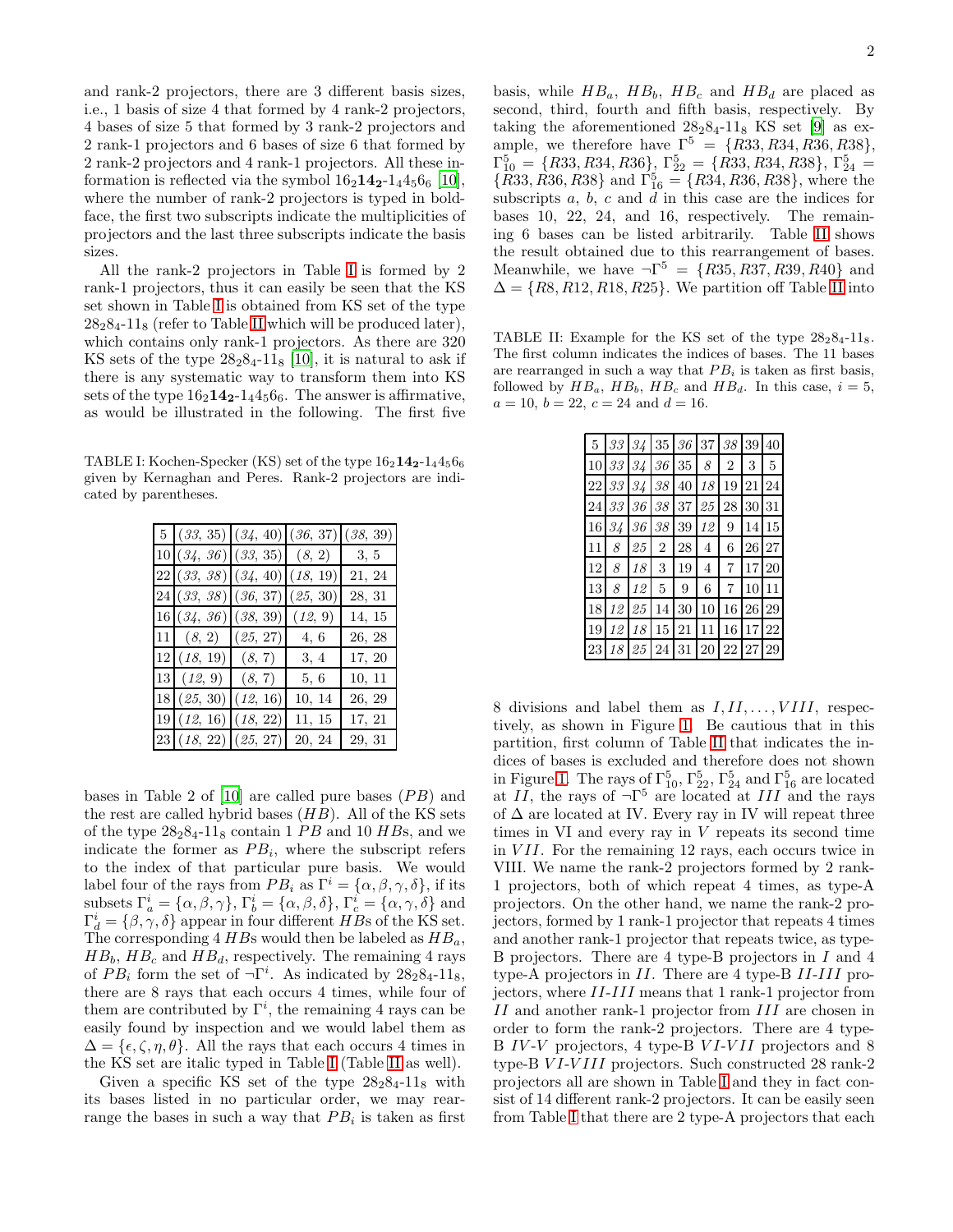| Ī        |           |    |                |             |  |
|----------|-----------|----|----------------|-------------|--|
| $\rm II$ | $\rm III$ | IV | $\overline{V}$ |             |  |
| VI       | VII       |    |                | <b>VIII</b> |  |

<span id="page-2-0"></span>FIG. 1: Partition off Table [II](#page-1-1) results in eight divisions. The first column in Table [II](#page-1-1) has been removed. Note that these divisions are commonly exist for all the KS sets of the type 28284-11<sup>8</sup>

repeats twice in II. Each of the 4 type-B II-III projectors repeats its second time in  $I$ ; The 4 type-B  $IV-V$ projectors are exactly the same as 4 type-B VI-VII projectors. Finally, there are 4 type-B VI-VIII projectors that each of them occurs twice.

The number of ways of picking the rank-1 projectors to form rank-2 projectors determine the number of KS sets of the type  $16_2$ **14<sub>2</sub>**-1<sub>4</sub>4<sub>5</sub> $6_6$  that can be transformed from a given specific KS set of the type  $28<sub>2</sub>8<sub>4</sub>$ -11<sub>8</sub>. There are 7 different ways of forming type-B projectors in I and the construction of type-A projectors in II is completely confined by the former. On the other hand, the formation of type-B  $VI-VII$  and  $VI-VIII$  projectors are completely confined by the ways of forming type-B  $IV-V$  projectors and there are 81 ways for the latter. Therefore, there are 567 KS sets of the type  $16<sub>2</sub>14<sub>2</sub>-1<sub>4</sub>4<sub>5</sub>6<sub>6</sub>$  that can be generated from each of the KS sets of the type  $28<sub>2</sub>8<sub>4</sub>$ -11<sub>8</sub>.

We now provide a state-independent proof using KS set generated above. For every basis of the KS set listed in Table [I,](#page-1-0)  $\sum P_i = I$ , where I is the eight-dimensional identity matrix and  $P_i$  are either rank-1 or rank-2 projectors. As QM follows sum rule, it means that  $\sum v(P_i) = v(I)$ , where  $v(\cdot)$  is the value function that assigns values 1 or 0 to the projectors. The  $v(I)$  always gives value 1, this implies that there is one and only one projector on the left hand side of the equality sign that would be assigned value 1 but the rest would be assigned value 0. There are 11 bases shown in Table [I,](#page-1-0) each of the rank-1 and rank-2 projectors among them occurs twice. For the same projectors, they would be assigned the same values (0 or 1) even though they are in different bases, if the assumptions of NCHV theories are valid, i.e., the values of the measurements pre-exist, and the results of measurements are noncontextual. However, the noncontextual values assignment will lead to a contradiction, because

the sum of the 11  $\sum v(P_i)$  on the left of the equality signs will give an even number (since each of the  $v(P_i)$ ) occurs twice), but the 11  $v(I)$  on the right of the equality signs will give an odd number, i.e., 11. This provides a state-independent parity proof of the KS theorem.

Note that, by recovering the rank-2 projector  $P_{25,27}$ (refer to Table [I\)](#page-1-0) to rank-1 projectors  $P_{25}$  and  $P_{27}$ , the KS set of the type  $16_2 14_2 - 1_4 4_5 6_6$  shown in Table [I](#page-1-0) will be changed to the KS set of the type  $18_2 13_2 - 14_5 4_6 2_7$ . Using the latter KS set, a probabilistic state-dependent proof of KS theorem [\[6\]](#page-3-19) exists as follows. Firstly, suppose that a system of state  $|R_{33}\rangle$  is preselected, then  $v(P_{33}) = 1$ ; Secondly, in a post-selection, assume that we find the system in the state  $|R_{12}\rangle$ , then  $v(P_{12}) = 1$ . This is possible because  $\langle R_{12} | R_{33} \rangle \neq 0$ . All the rank-1 and rank-2 projectors that are orthogonal to either  $P_{33}$ or  $P_{12}$  would be assigned a value 0. Consequently, all the rank-2 projectors are being removed and only 3 rank-1 projectors remain in the following equations,

<span id="page-2-1"></span>
$$
v(\hat{P}_{27}) + v(\hat{P}_4) = v(\hat{I}),
$$
  
\n
$$
v(\hat{P}_4) + v(\hat{P}_{20}) = v(\hat{I}),
$$
  
\n
$$
v(\hat{P}_{27}) + v(\hat{P}_{20}) = v(\hat{I}).
$$
\n(1)

Again, as each of the 3 rank-1 projectors occurs twice and there are only 3  $v(I)$  in [\(1\)](#page-2-1), it is impossible to have a consistent way of values assignment (0 or 1) for these projectors. In this demonstration of the KS theorem proof, 20 rank-1 projectors are used, i.e., 1 contributed by  $P_{33}$ , 9 contributed by rank-1 projectors that are perpendicular to  $P_{33}$   $(P_3, P_5, P_{10}, P_{11}, P_{21}, P_{24}, P_{25}, P_{28}$  and  $P_{31}$ ), 1 contributed by  $P_{12}$ , 6 contributed by rank-1 projectors that are perpendicular to  $P_{12}$  ( $P_6$ ,  $P_{14}$ ,  $P_{15}$ ,  $P_{17}$ ,  $P_{26}$ ,  $P_{29}$ ) and 3 contributed by rank-1 projectors that occur in [\(1\)](#page-2-1).

The violation of KS theorem means that QM cannot be regarded as a noncontextual hidden variable theory. In 1995, Kernaghan and Peres [\[9](#page-3-7)] proved KS theorem by giving a KS set with a mixture of 16 rank-1 projectors and 14 rank-2 projectors in eight-dimensional state space, which is represented by  $16_2 14_2 - 14_5 6_6$  [\[10\]](#page-3-8). The KS set may be constructed based on intuition and there have not been any other copies proposed since then. We give a systematic way of construction and show that the number of the KS sets of the type  $16<sub>2</sub>14<sub>2</sub>-1<sub>4</sub>4<sub>5</sub>6<sub>6</sub>$  that can be produced is indeed large. In addition to the standard method of state-independent proof of the KS theorem, we also provide a version of probabilistic state-dependent proof of the KS theorem that underscores values assignment in such a way to remove all the rank-2 projectors from the KS set. This method allows us to use only 20 rank-1 projectors in the proof.

This work is supported by the Ministry of Higher Education of Malaysia under the Fundamental Research Grant Scheme, FRGS/1/2011/ST/UNIM/03/1.